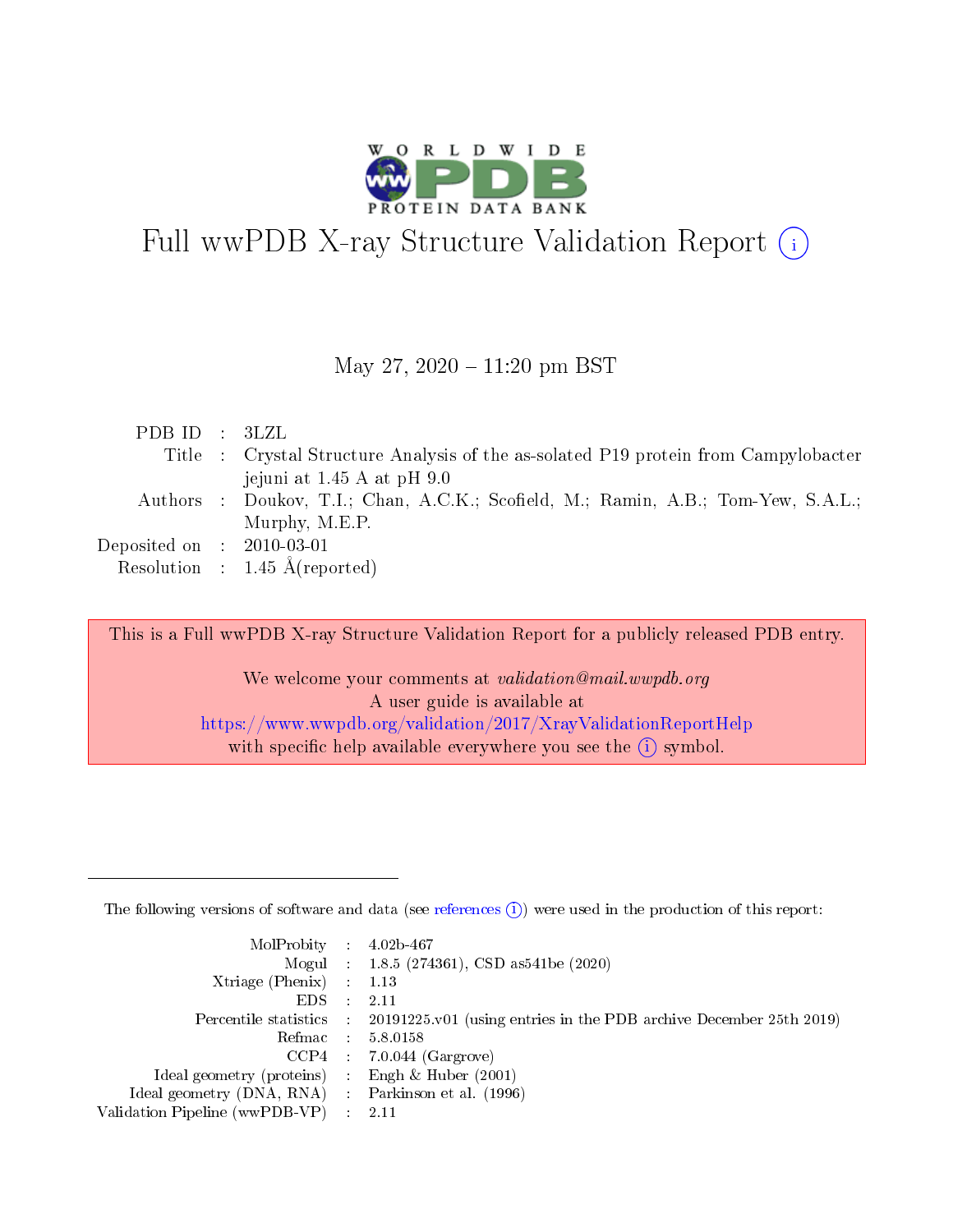# 1 [O](https://www.wwpdb.org/validation/2017/XrayValidationReportHelp#overall_quality)verall quality at a glance  $(i)$

The following experimental techniques were used to determine the structure: X-RAY DIFFRACTION

The reported resolution of this entry is 1.45 Å.

Percentile scores (ranging between 0-100) for global validation metrics of the entry are shown in the following graphic. The table shows the number of entries on which the scores are based.



| Metric                | Whole archive<br>$(\#\mathrm{Entries})$ | <b>Similar resolution</b><br>$(\#\text{Entries}, \text{resolution range}(\text{\AA}))$ |  |  |
|-----------------------|-----------------------------------------|----------------------------------------------------------------------------------------|--|--|
| $R_{free}$            | 130704                                  | $1156(1.46-1.46)$                                                                      |  |  |
| Clashscore            | 141614                                  | $1202(1.46-1.46)$                                                                      |  |  |
| Ramachandran outliers | 138981                                  | $1178(1.46-1.46)$                                                                      |  |  |
| Sidechain outliers    | 138945                                  | $1178(1.46-1.46)$                                                                      |  |  |
| RSRZ outliers         | 127900                                  | $1139(1.46-1.46)$                                                                      |  |  |

The table below summarises the geometric issues observed across the polymeric chains and their fit to the electron density. The red, orange, yellow and green segments on the lower bar indicate the fraction of residues that contain outliers for  $>=3, 2, 1$  and 0 types of geometric quality criteria respectively. A grey segment represents the fraction of residues that are not modelled. The numeric value for each fraction is indicated below the corresponding segment, with a dot representing fractions  $\epsilon=5\%$  The upper red bar (where present) indicates the fraction of residues that have poor fit to the electron density. The numeric value is given above the bar.

| Mol | Chain | $\perp$ Length | Quality of chain |                            |
|-----|-------|----------------|------------------|----------------------------|
|     |       | 159            | 2%<br>89%        | 9%<br>$\bullet\bullet$     |
|     |       | 159            | 3%<br>93%        | 6%<br>$\ddot{\phantom{0}}$ |

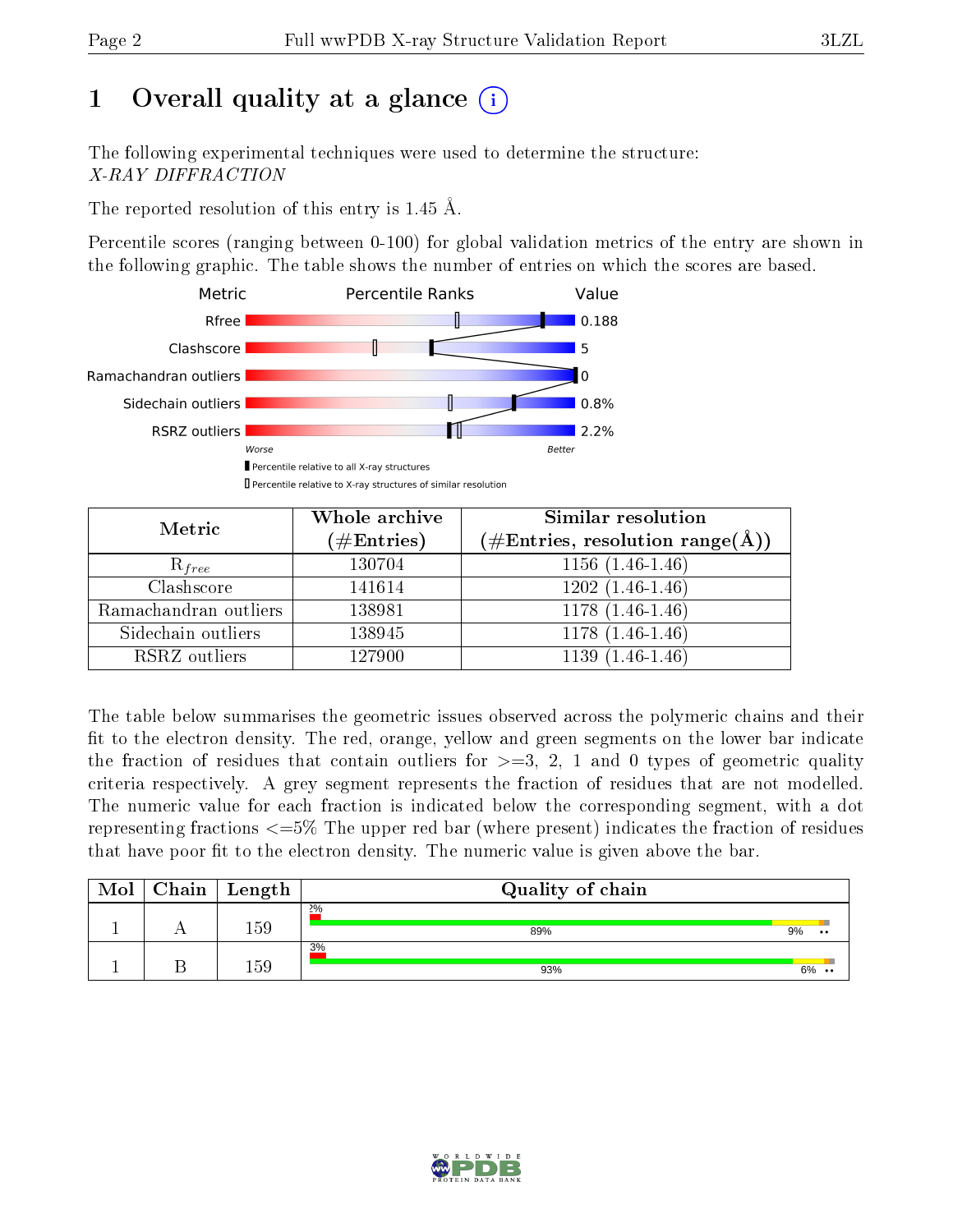# 2 Entry composition (i)

There are 4 unique types of molecules in this entry. The entry contains 2889 atoms, of which 0 are hydrogens and 0 are deuteriums.

In the tables below, the ZeroOcc column contains the number of atoms modelled with zero occupancy, the AltConf column contains the number of residues with at least one atom in alternate conformation and the Trace column contains the number of residues modelled with at most 2 atoms.

• Molecule 1 is a protein called P19 protein.

| Mol |     | Chain   Residues | Atoms                                                    |            |       |  |  | $\text{ZeroOcc}$   AltConf   Trace |  |
|-----|-----|------------------|----------------------------------------------------------|------------|-------|--|--|------------------------------------|--|
|     |     | 157              | $\begin{array}{ccc} \text{Total} & \text{C} \end{array}$ |            |       |  |  |                                    |  |
|     |     | 1271             | 824                                                      | 199        | - 241 |  |  |                                    |  |
|     |     |                  | Total C                                                  |            |       |  |  |                                    |  |
|     | 158 | 1258             | 810-                                                     | <b>203</b> | 238   |  |  |                                    |  |

There are 2 discrepancies between the modelled and reference sequences:

| ${\rm Chain}$ | Residue | Modelled | Actual | Comment        | Reference   |  |
|---------------|---------|----------|--------|----------------|-------------|--|
|               |         | GLY      | $\sim$ | EXPRESSION TAG | -UNP-A1W1R) |  |
|               |         | GLY      | $\sim$ | EXPRESSION TAG | TINP A1W1R1 |  |

Molecule 2 is COPPER (II) ION (three-letter code: CU) (formula: Cu).

|  | $Mol$   Chain   Residues | Atoms    | $ZeroOcc \   \ AltConf \  $ |
|--|--------------------------|----------|-----------------------------|
|  |                          | Total Cu |                             |
|  |                          | Total Cu |                             |

• Molecule 3 is SULFATE ION (three-letter code: SO4) (formula:  $O_4S$ ).

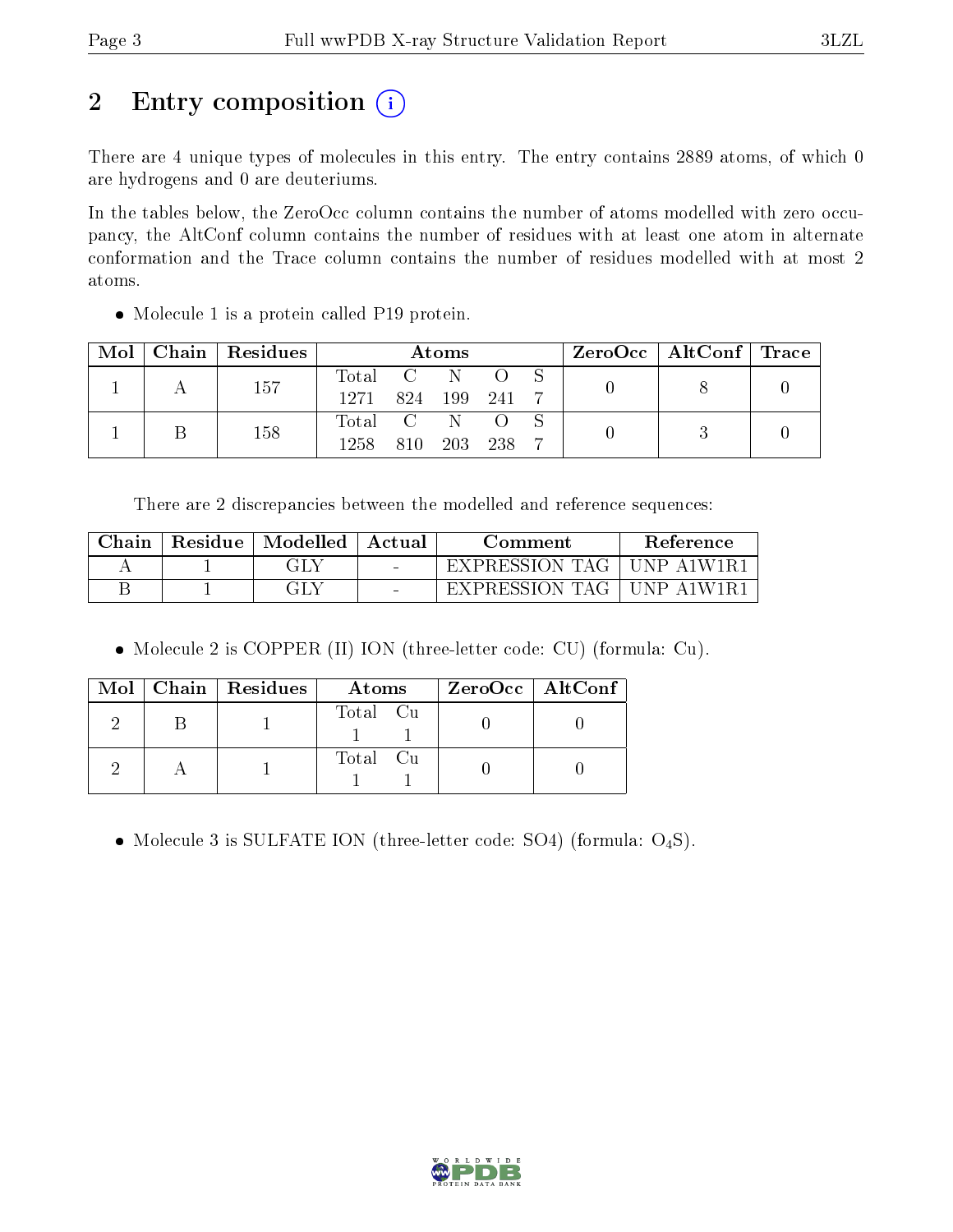

|  | Mol   Chain   Residues | Atoms |  |  | $ZeroOcc$   AltConf |  |
|--|------------------------|-------|--|--|---------------------|--|
|  |                        | Total |  |  |                     |  |

 $\bullet\,$  Molecule 4 is water.

|  | Mol   Chain   Residues | Atoms                | $ZeroOcc \   \ AltConf \  $ |
|--|------------------------|----------------------|-----------------------------|
|  | 180                    | Total<br>180<br>180  |                             |
|  | 173                    | Total<br>-173<br>173 |                             |

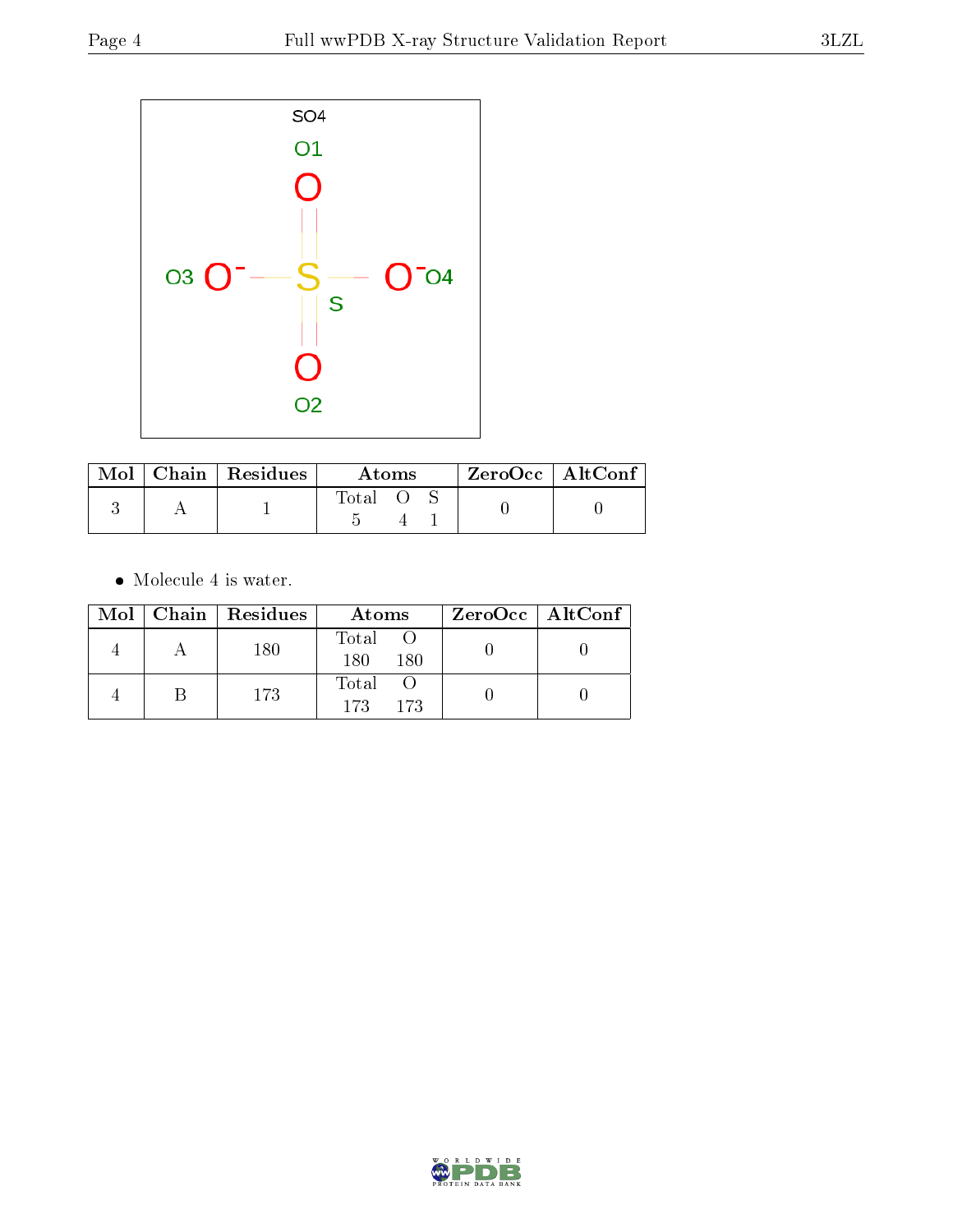# 3 Residue-property plots  $(i)$

These plots are drawn for all protein, RNA and DNA chains in the entry. The first graphic for a chain summarises the proportions of the various outlier classes displayed in the second graphic. The second graphic shows the sequence view annotated by issues in geometry and electron density. Residues are color-coded according to the number of geometric quality criteria for which they contain at least one outlier: green  $= 0$ , yellow  $= 1$ , orange  $= 2$  and red  $= 3$  or more. A red dot above a residue indicates a poor fit to the electron density (RSRZ  $> 2$ ). Stretches of 2 or more consecutive residues without any outlier are shown as a green connector. Residues present in the sample, but not in the model, are shown in grey.



• Molecule 1: P19 protein

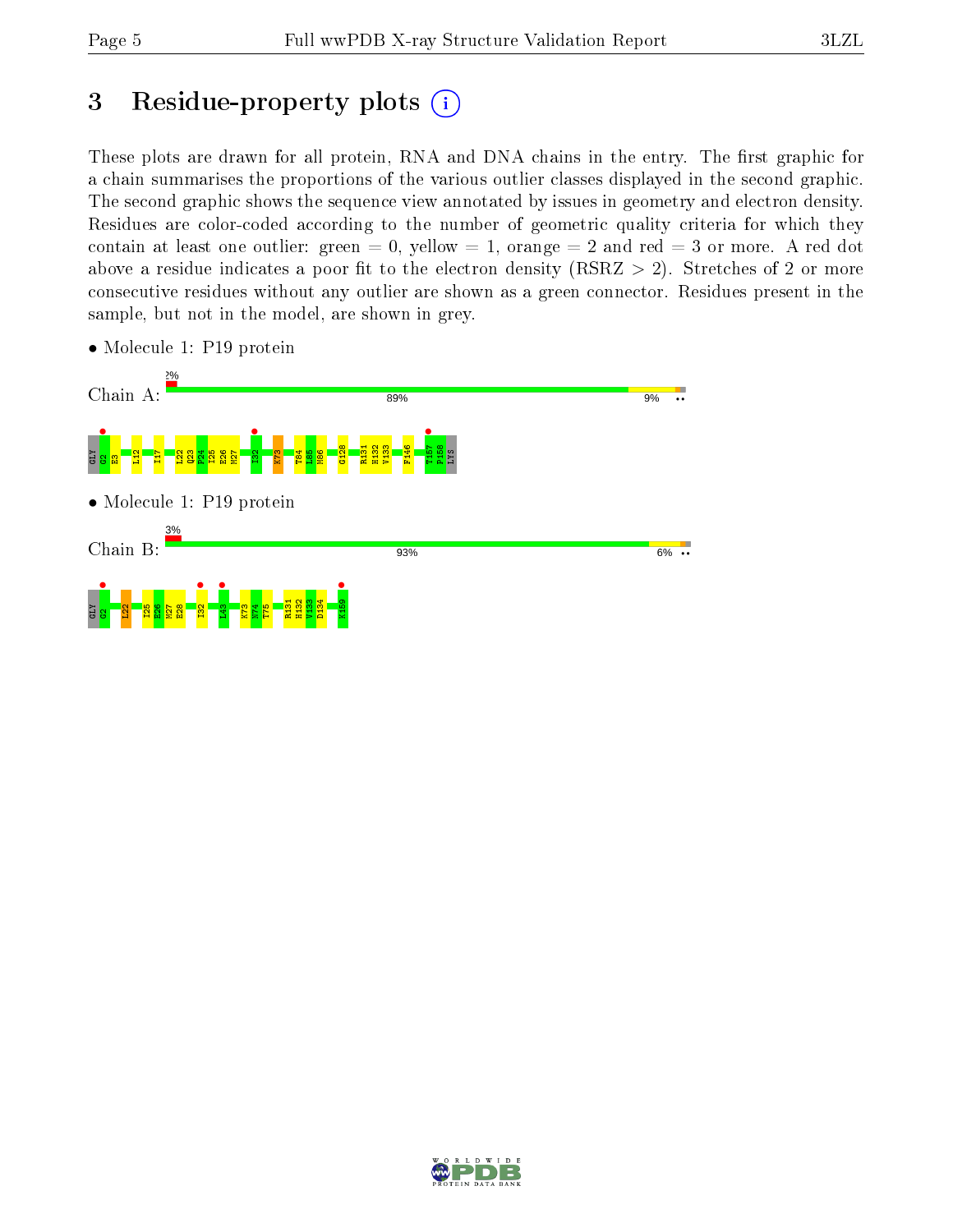# 4 Data and refinement statistics  $(i)$

| Property                                                             | Value                                              | Source     |
|----------------------------------------------------------------------|----------------------------------------------------|------------|
| Space group                                                          | P 21 21 2                                          | Depositor  |
| Cell constants                                                       | $73.55\text{\AA}$<br>$54.53\text{\AA}$<br>- 75.06Å |            |
| a, b, c, $\alpha$ , $\beta$ , $\gamma$                               | $90.00^\circ$<br>$90.00^\circ$<br>$90.00^\circ$    | Depositor  |
| Resolution $(A)$                                                     | 18.77<br>$-1.45$                                   | Depositor  |
|                                                                      | 18.43<br>$-1.45$                                   | <b>EDS</b> |
| % Data completeness                                                  | 98.4 (18.77-1.45)                                  | Depositor  |
| (in resolution range)                                                | 98.4 (18.43-1.45)                                  | <b>EDS</b> |
| $\mathrm{R}_{merge}$                                                 | 0.04                                               | Depositor  |
| $\mathrm{R}_{sym}$                                                   | (Not available)                                    | Depositor  |
| $\sqrt{I/\sigma(I)} > 1$                                             | $\overline{2.00}$ (at 1.45Å)                       | Xtriage    |
| Refinement program                                                   | <b>REFMAC</b>                                      | Depositor  |
|                                                                      | $\overline{0.141}$ ,<br>0.187                      | Depositor  |
| $R, R_{free}$                                                        | 0.145<br>0.188<br>$\ddot{\phantom{a}}$             | DCC        |
| $\mathcal{R}_{free}$ test set                                        | 2651 reflections $(4.94\%)$                        | wwPDB-VP   |
| Wilson B-factor $(A^2)$                                              | 19.5                                               | Xtriage    |
| Anisotropy                                                           | 0.246                                              | Xtriage    |
| Bulk solvent $k_{sol}(e/\mathring{A}^3)$ , $B_{sol}(\mathring{A}^2)$ | $0.37$ , 47.6                                      | <b>EDS</b> |
| L-test for twinning <sup>2</sup>                                     | $< L >$ = 0.47, $< L2 >$ = 0.30                    | Xtriage    |
| Estimated twinning fraction                                          | $0.023$ for $-h, l, k$                             | Xtriage    |
| $F_o, F_c$ correlation                                               | 0.98                                               | <b>EDS</b> |
| Total number of atoms                                                | 2889                                               | wwPDB-VP   |
| Average B, all atoms $(A^2)$                                         | 31.0                                               | wwPDB-VP   |

Xtriage's analysis on translational NCS is as follows: The largest off-origin peak in the Patterson function is  $5.62\%$  of the height of the origin peak. No significant pseudotranslation is detected.

<sup>&</sup>lt;sup>2</sup>Theoretical values of  $\langle |L| \rangle$ ,  $\langle L^2 \rangle$  for acentric reflections are 0.5, 0.333 respectively for untwinned datasets, and 0.375, 0.2 for perfectly twinned datasets.



<span id="page-5-1"></span><span id="page-5-0"></span><sup>1</sup> Intensities estimated from amplitudes.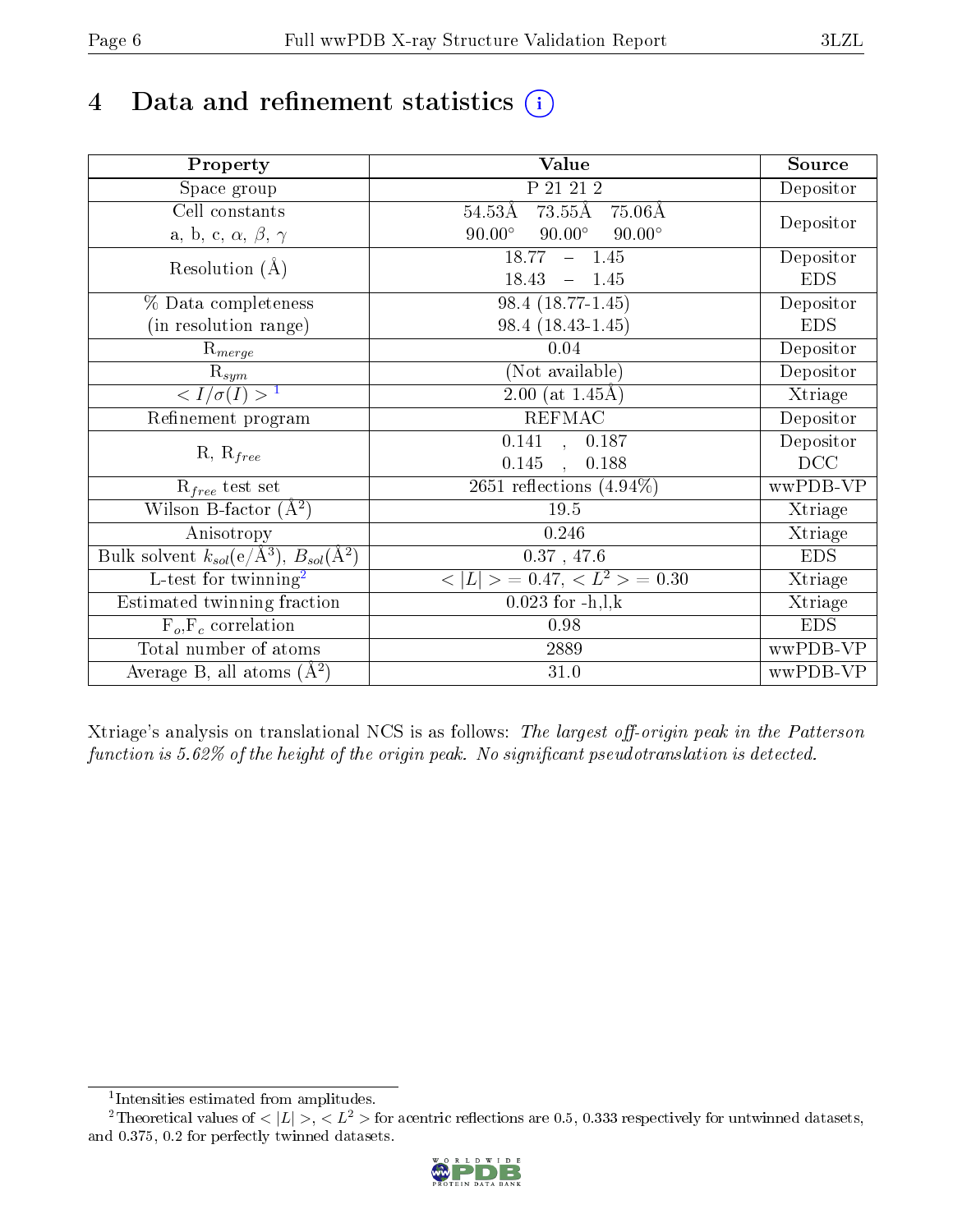# 5 Model quality  $(i)$

### 5.1 Standard geometry  $(i)$

Bond lengths and bond angles in the following residue types are not validated in this section: SO4, CU

The Z score for a bond length (or angle) is the number of standard deviations the observed value is removed from the expected value. A bond length (or angle) with  $|Z| > 5$  is considered an outlier worth inspection. RMSZ is the root-mean-square of all Z scores of the bond lengths (or angles).

| Mol | Chain |             | Bond lengths | Bond angles |                    |  |
|-----|-------|-------------|--------------|-------------|--------------------|--|
|     |       | <b>RMSZ</b> | $\ Z\  > 5$  | RMSZ        | $\# Z  > 5$        |  |
|     |       | 0.87        | 0/1327       | 0.83        | $2/1798$ $(0.1\%)$ |  |
|     | R     | 0.76        | 0/1296       | 0.77        | $2/1753(0.1\%)$    |  |
| ΔH  | ΑH    | 0.82        | 0/2623       | 0.80        | $4/3551(0.1\%)$    |  |

There are no bond length outliers.

All (4) bond angle outliers are listed below:

| Mol | Chain | $\operatorname{Res}$ | Type | Atoms        | Z       | Observed $(°)$ | Ideal <sup>o</sup> |
|-----|-------|----------------------|------|--------------|---------|----------------|--------------------|
|     |       | 131                  | ARG  | $NE- CZ-NH1$ | 6.00    | 123.30         | 120.30             |
|     |       | 131                  | ARG  | NE-CZ-NH1    | 5.38    | 122.99         | 120.30             |
|     |       | 131                  | ARG  | $NE$ -CZ-NH2 | $-5.06$ | 11777          | 120.30             |
|     |       | 22                   | LEH  | CA-CB-CG     | 5.05    | 126.92         | 115.30             |

There are no chirality outliers.

There are no planarity outliers.

### 5.2 Too-close contacts  $(i)$

In the following table, the Non-H and H(model) columns list the number of non-hydrogen atoms and hydrogen atoms in the chain respectively. The H(added) column lists the number of hydrogen atoms added and optimized by MolProbity. The Clashes column lists the number of clashes within the asymmetric unit, whereas Symm-Clashes lists symmetry related clashes.

|  |      |      |    | Mol   Chain   Non-H   H(model)   H(added)   Clashes   Symm-Clashes |
|--|------|------|----|--------------------------------------------------------------------|
|  | 1271 | 1244 | າງ |                                                                    |
|  | 1258 | 1917 |    |                                                                    |
|  |      |      |    |                                                                    |
|  |      |      |    |                                                                    |
|  |      |      |    |                                                                    |

Continued on next page...

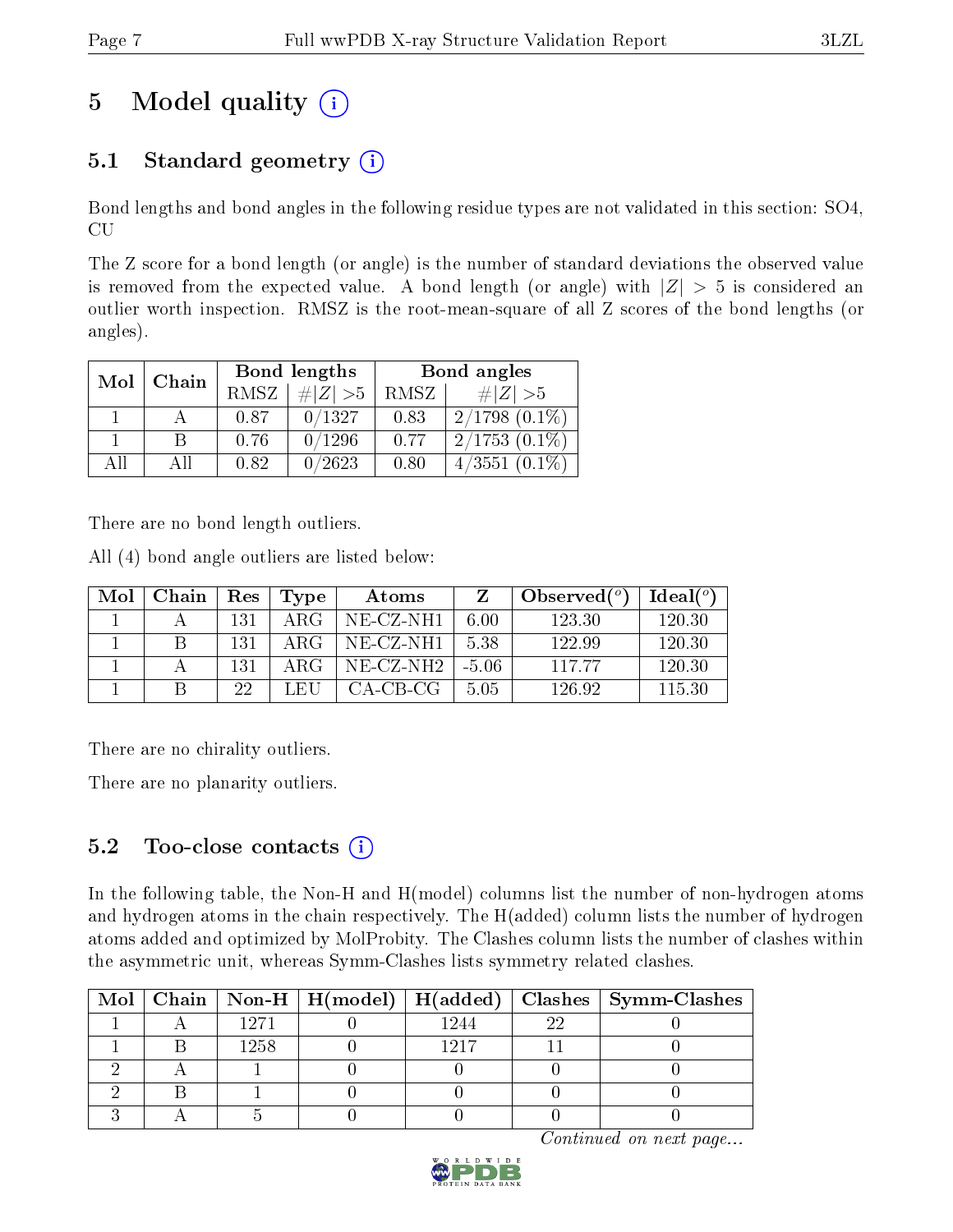Continued from previous page...

| Mol |  |  | Chain   Non-H   H(model)   H(added)   Clashes   Symm-Clashes |
|-----|--|--|--------------------------------------------------------------|
|     |  |  |                                                              |
|     |  |  |                                                              |
|     |  |  |                                                              |

The all-atom clashscore is defined as the number of clashes found per 1000 atoms (including hydrogen atoms). The all-atom clashscore for this structure is 5.

All (25) close contacts within the same asymmetric unit are listed below, sorted by their clash magnitude.

| Atom-1                        | Atom-2                               | Interatomic      | Clash           |
|-------------------------------|--------------------------------------|------------------|-----------------|
|                               |                                      | distance $(\AA)$ | overlap $(\AA)$ |
| 1:B:27:MET:HE2                | 4:B:1149:HOH:O                       | 1.64             | 0.97            |
| 1:A:25[A]:ILE:HG23            | 1:B:134:ASP:OD1                      | 1.76             | 0.85            |
| 1:A:25[A]:ILE:HG21            | 1:B:132:HIS:ND1                      | 1.92             | 0.84            |
| 1:A:86[B]:MET:SD              | 4:A:1168:HOH:O                       | 2.36             | 0.81            |
| 1:A:22[A]:LEU:HD12            | 1:A:23:GLN:O                         | 1.94             | 0.68            |
| 1:A:26[B]:GLU:OE1             | 4:A:1158:HOH:O                       | 2.14             | 0.65            |
| 1:A:25[A]:ILE:CG2             | $1:B:134: \overline{\text{ASP:OD1}}$ | 2.46             | 0.63            |
| 1:A:25[A]:ILE:HG21            | 1:B:132:HIS:CG                       | 2.36             | 0.59            |
| 1:A:12[B]:LEU:HD21            | 1:A:17:ILE:HD12                      | 1.84             | 0.58            |
| 1:B:73[A]:LYS:HE3             | 1:B:75:THR:HG22                      | 1.87             | 0.57            |
| 1:A:12[A].LEU:HD11            | $1: A:146:$ PHE:CE2                  | 2.43             | 0.54            |
| 1:A:3[A]:GLU:HG2              | 1:A:22[A]:LEU:HD23                   | 1.90             | 0.52            |
| 1:A:73:LYS:CB                 | 1: A:73: LYS: NZ                     | 2.73             | 0.52            |
| 1: B:27: MET:HG3              | 4:B:1167:HOH:O                       | 2.13             | 0.48            |
| 1:A:25[A]:ILE:HG21            | 1:B:132:HIS:CE1                      | 2.48             | 0.48            |
| 1: A:27: MET:HE1              | 4:A:1172:HOH:O                       | 2.13             | 0.48            |
| 1:A:86[A]:MET:HA              | 1:A:86[A]:MET:HE2                    | 1.97             | 0.46            |
| 1:A:84[B]:THR:HG21            | 4: A: 1175: HOH: O                   | 2.17             | 0.45            |
| 1: A:128: GLY:O               | 1:B:32:ILE:HD11                      | 2.19             | 0.43            |
| 1:A:86[B]:MET:HG2             | 4:A:1172:HOH:O                       | 2.19             | 0.42            |
| 1:A:86[A]:MET:HA              | 1:A:86[A]:MET:CE                     | 2.49             | 0.42            |
| 1: A:132:HIS:CG               | 1:B:25:ILE:HG21                      | 2.55             | 0.42            |
| $1:A:133:VAL:H\overline{G11}$ | 1:B:28:GLU:HG3                       | 2.02             | 0.41            |

All (1) symmetry-related close contacts are listed below. The label for Atom-2 includes the symmetry operator and encoded unit-cell translations to be applied.

| Atom-1         |                                                       | Interatomic    | Clash         |
|----------------|-------------------------------------------------------|----------------|---------------|
| Atom-2         |                                                       | distance $(A)$ | overlap $(A)$ |
| 4:A:1082:HOH:O | 5561<br>$4:\mathrm{A}:1152:\mathrm{HOH}:\mathrm{OI4}$ | z. 14 -        | 0.06          |

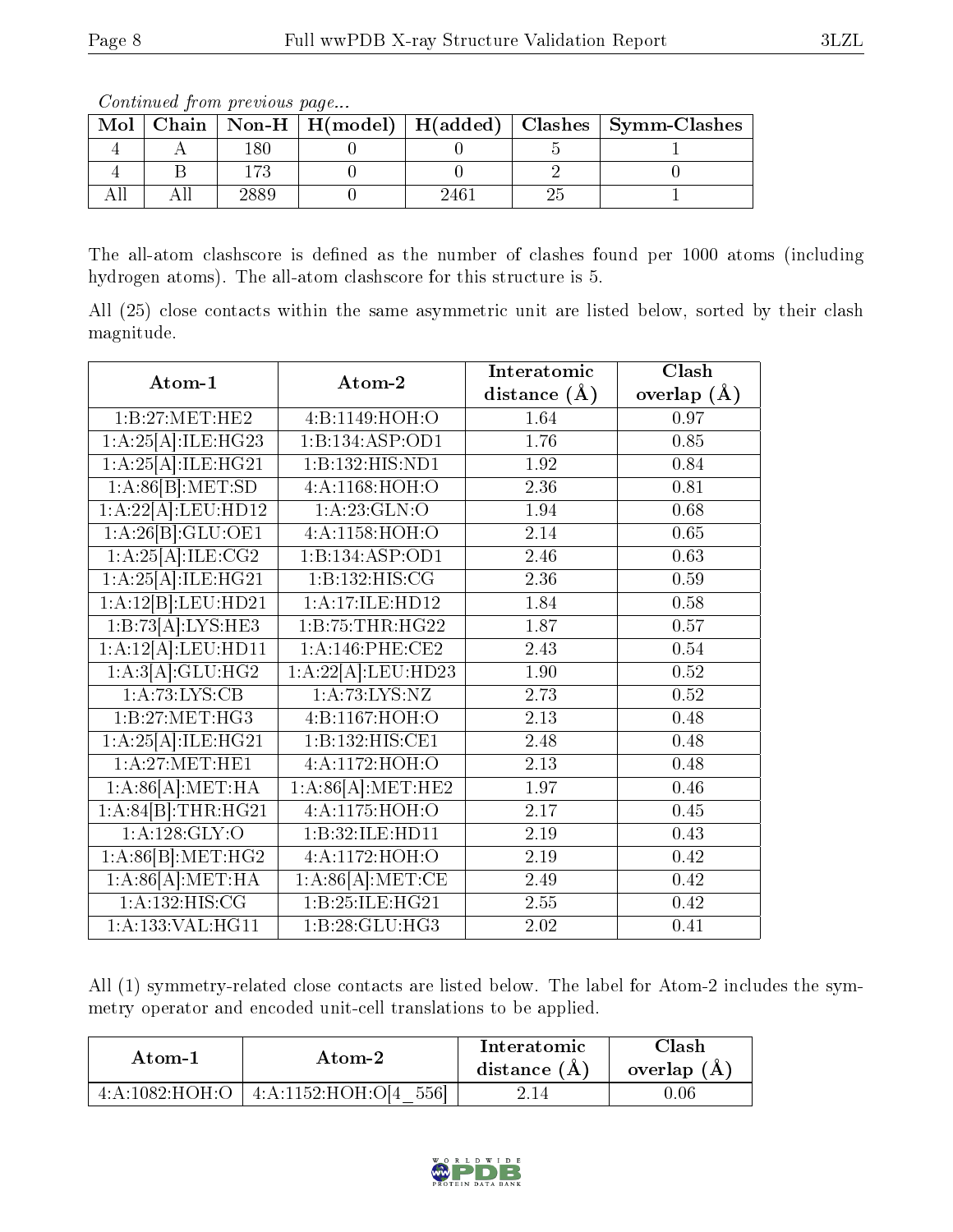### 5.3 Torsion angles (i)

### 5.3.1 Protein backbone  $(i)$

In the following table, the Percentiles column shows the percent Ramachandran outliers of the chain as a percentile score with respect to all X-ray entries followed by that with respect to entries of similar resolution.

The Analysed column shows the number of residues for which the backbone conformation was analysed, and the total number of residues.

| Mol | Chain | Analysed                           | Favoured   Allowed   Outliers |          | Percentiles                        |
|-----|-------|------------------------------------|-------------------------------|----------|------------------------------------|
|     |       | $163/159$ $(102\%)$   160 $(98\%)$ |                               | $3(2\%)$ | $\vert$ 100 $\vert$ 100 $\vert$    |
|     |       | $159/159$ (100\%)   156 (98\%)     |                               | $3(2\%)$ | $\vert$ 100 $\vert$ 100 $\vert$    |
| All | All   | $322/318$ (101\%)   316 (98\%)     |                               | $6(2\%)$ | $\vert$ 100<br>$\vert$ 100 $\vert$ |

There are no Ramachandran outliers to report.

#### 5.3.2 Protein sidechains  $(i)$

In the following table, the Percentiles column shows the percent sidechain outliers of the chain as a percentile score with respect to all X-ray entries followed by that with respect to entries of similar resolution.

The Analysed column shows the number of residues for which the sidechain conformation was analysed, and the total number of residues.

| Mol | Chain | Analysed          | Rotameric   Outliers |          | Percentiles |  |  |
|-----|-------|-------------------|----------------------|----------|-------------|--|--|
|     |       | $134/127$ (106\%) | $133(99\%)$          | $1(1\%)$ | 65<br>84    |  |  |
|     |       | $130/127(102\%)$  | 129 (99%)            | $1(1\%)$ | 62<br>81    |  |  |
| All | All   | $264/254(104\%)$  | 262(99%)             | 2(1%)    | 81<br>62    |  |  |

All (2) residues with a non-rotameric sidechain are listed below:

| Mol | Chain | Res | Type |
|-----|-------|-----|------|
|     |       |     |      |
|     |       |     |      |

Some sidechains can be flipped to improve hydrogen bonding and reduce clashes. All (1) such sidechains are listed below:

| Mol | Chain | $+$ Res $+$ | vpe |
|-----|-------|-------------|-----|
|     |       |             |     |

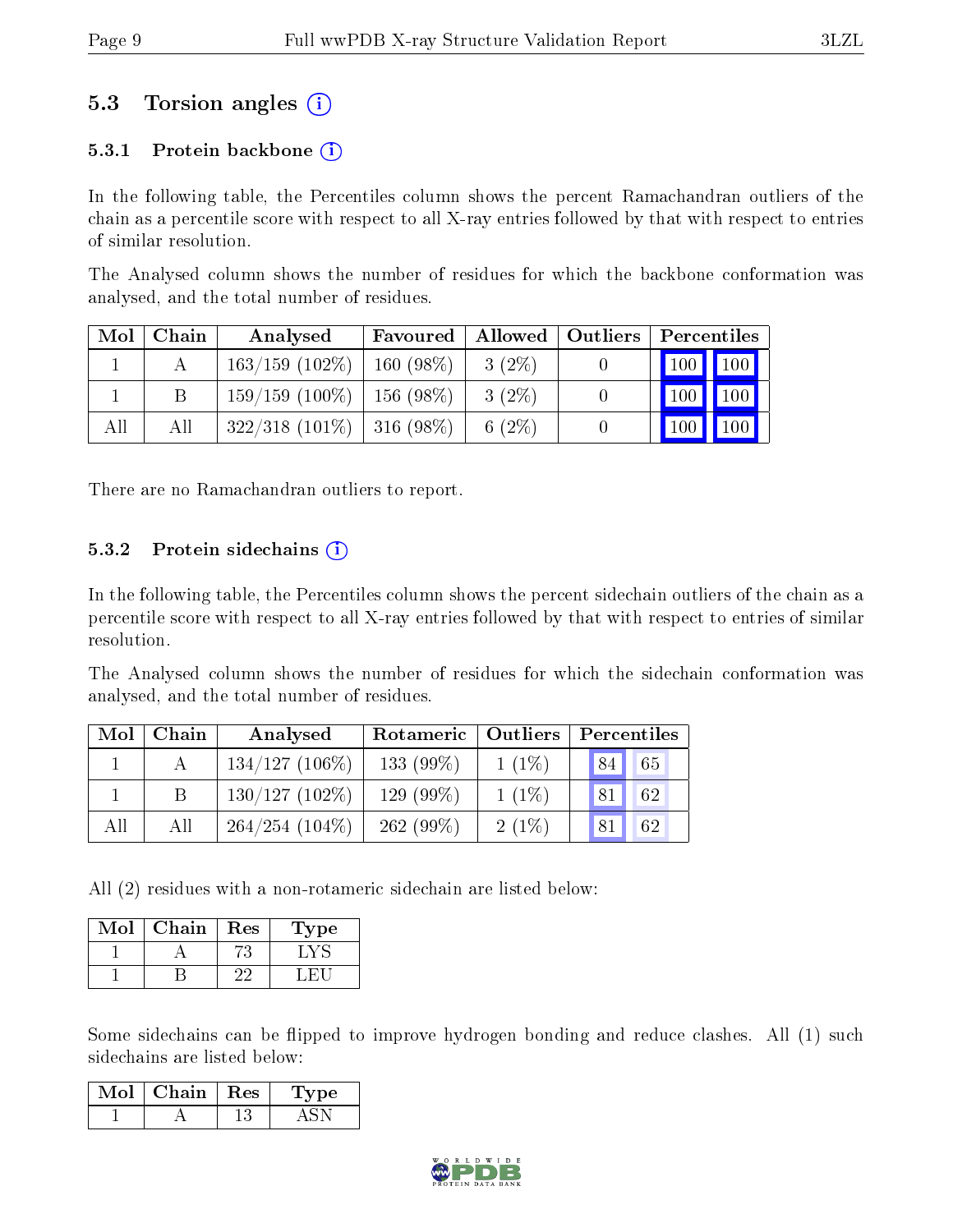#### 5.3.3 RNA  $(i)$

There are no RNA molecules in this entry.

#### 5.4 Non-standard residues in protein, DNA, RNA chains (i)

There are no non-standard protein/DNA/RNA residues in this entry.

#### 5.5 Carbohydrates (i)

There are no carbohydrates in this entry.

#### 5.6 Ligand geometry  $(i)$

Of 3 ligands modelled in this entry, 2 are monoatomic - leaving 1 for Mogul analysis.

In the following table, the Counts columns list the number of bonds (or angles) for which Mogul statistics could be retrieved, the number of bonds (or angles) that are observed in the model and the number of bonds (or angles) that are defined in the Chemical Component Dictionary. The Link column lists molecule types, if any, to which the group is linked. The Z score for a bond length (or angle) is the number of standard deviations the observed value is removed from the expected value. A bond length (or angle) with  $|Z| > 2$  is considered an outlier worth inspection. RMSZ is the root-mean-square of all Z scores of the bond lengths (or angles).

| Mol |                 |                                            |     | Link   |          | Bond lengths |                                      |       | Bond angles |                |
|-----|-----------------|--------------------------------------------|-----|--------|----------|--------------|--------------------------------------|-------|-------------|----------------|
|     |                 | $\mid$ Type $\mid$ Chain $\mid$ Res $\mid$ |     |        | Counts ' |              | $ RMSZ $ $\# Z  > 2$   Counts   RMSZ |       |             | $\vert \#  Z $ |
|     | SO <sub>4</sub> |                                            | 300 | $\sim$ |          | 0.39         |                                      | 6,6,6 | $0.39\,$    |                |

There are no bond length outliers.

There are no bond angle outliers.

There are no chirality outliers.

There are no torsion outliers.

There are no ring outliers.

No monomer is involved in short contacts.

### 5.7 [O](https://www.wwpdb.org/validation/2017/XrayValidationReportHelp#nonstandard_residues_and_ligands)ther polymers (i)

There are no such residues in this entry.

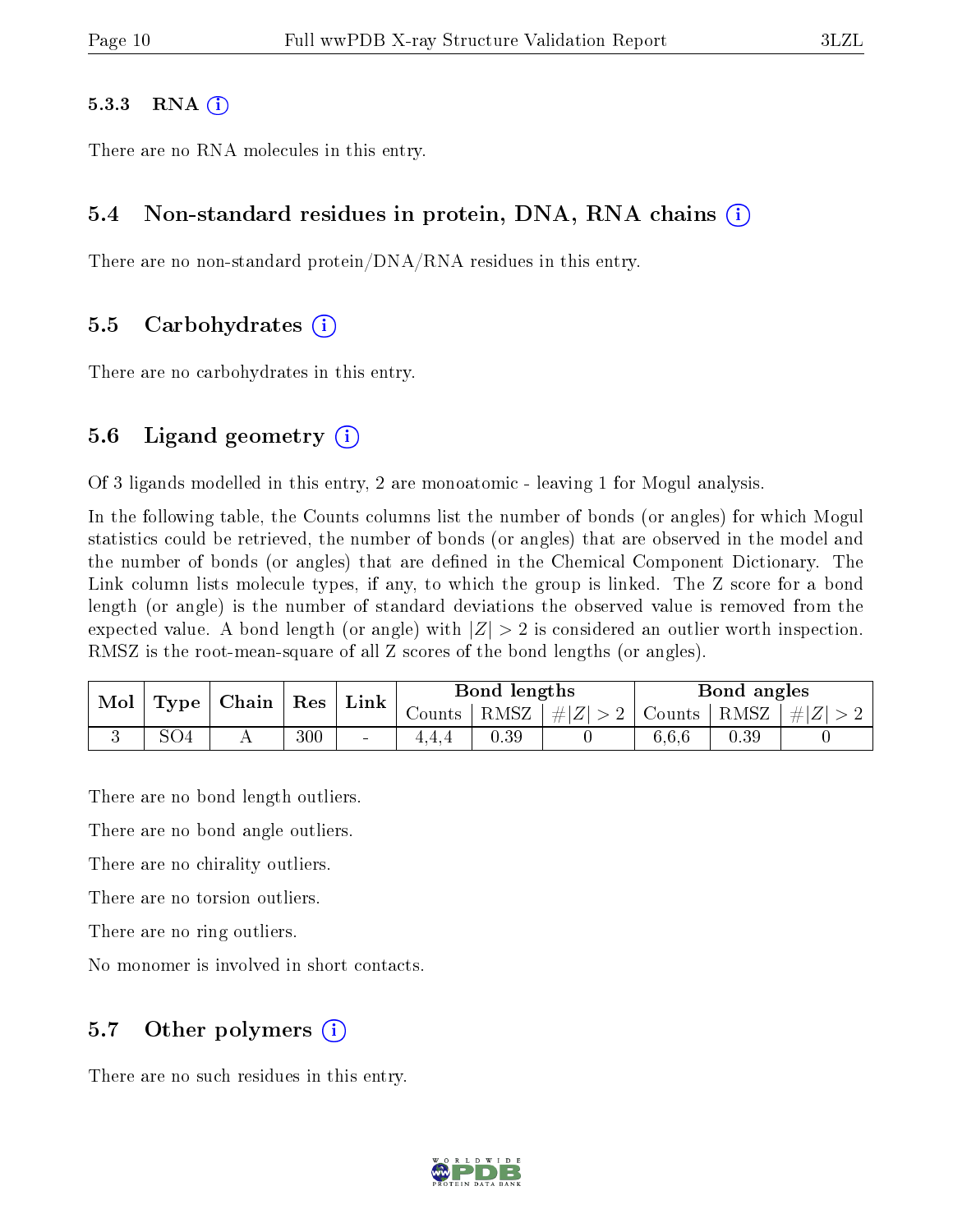# 5.8 Polymer linkage issues (i)

There are no chain breaks in this entry.

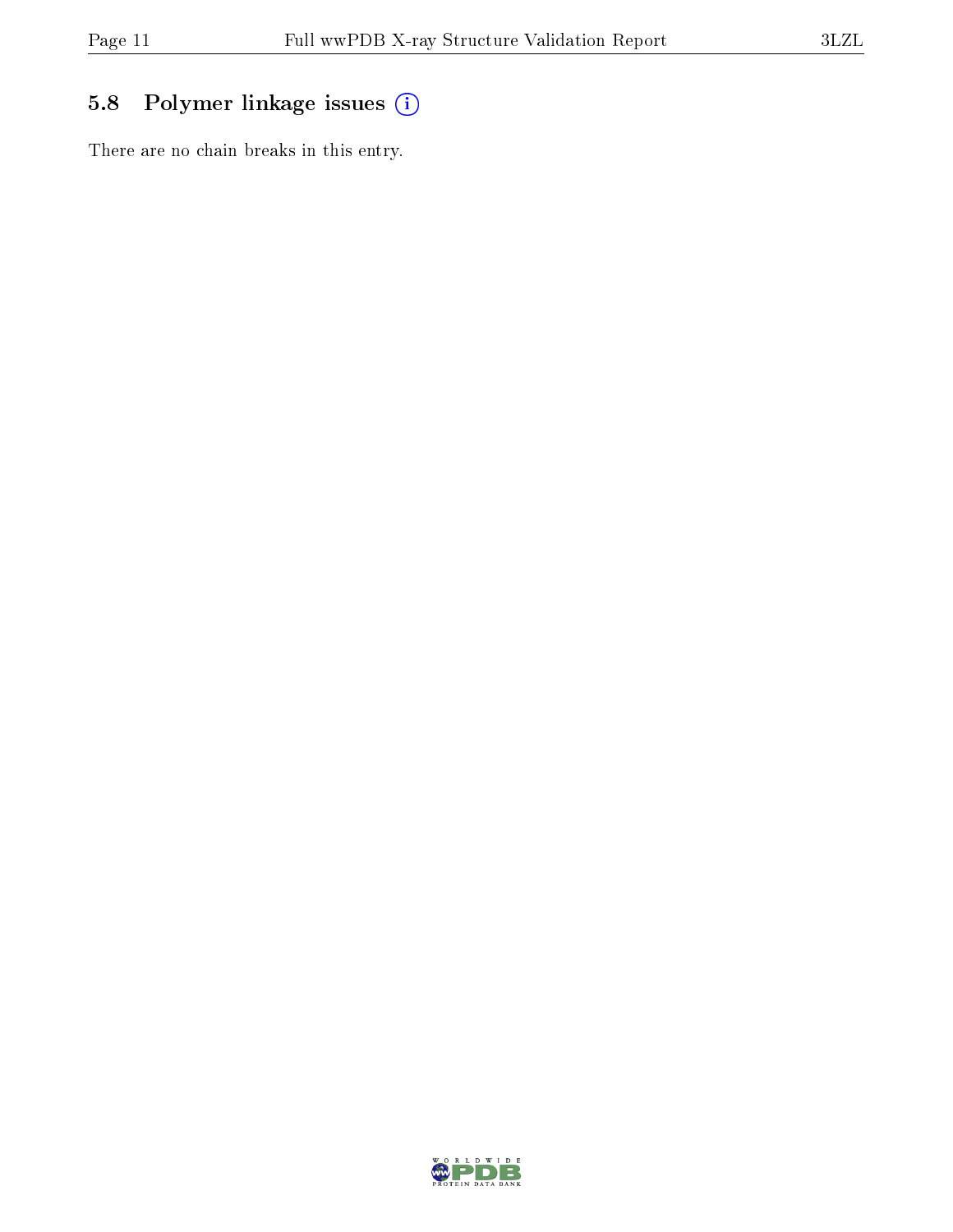# 6 Fit of model and data  $\left( \cdot \right)$

# 6.1 Protein, DNA and RNA chains (i)

In the following table, the column labelled  $#RSRZ>2'$  contains the number (and percentage) of RSRZ outliers, followed by percent RSRZ outliers for the chain as percentile scores relative to all X-ray entries and entries of similar resolution. The OWAB column contains the minimum, median,  $95<sup>th</sup>$  percentile and maximum values of the occupancy-weighted average B-factor per residue. The column labelled  $Q < 0.9$  lists the number of (and percentage) of residues with an average occupancy less than 0.9.

|     | $Mol$   Chain | Analysed         | ${ <\hspace{-1.5pt}{\mathrm{RSRZ}} \hspace{-1.5pt}>}$ | $\#\text{RSRZ}{>}2$            | $\perp$ OWAB( $\rm \AA^2) \perp$ | $^+$ Q<0.9 |
|-----|---------------|------------------|-------------------------------------------------------|--------------------------------|----------------------------------|------------|
|     |               | $157/159$ (98\%) | $-0.38$                                               | $3(1\%)$ 66<br>68              | 16, 24, 39, 50                   |            |
|     |               | $158/159(99\%)$  | $-0.06$                                               | $4(2\%)$ 57<br>60 <sup>1</sup> | 19, 30, 58, 89                   |            |
| All | All           | $315/318$ (99\%) | $-0.22$                                               | $7(2\%)$ 62<br> 65             | 16, 27, 50, 89                   |            |

All (7) RSRZ outliers are listed below:

| Mol | Chain | Res | <b>Type</b> | <b>RSRZ</b> |
|-----|-------|-----|-------------|-------------|
|     |       | 2   | <b>GLY</b>  | 6.8         |
|     |       | 159 | <b>LYS</b>  | 5.4         |
|     |       | 32  | ILE         | 4.9         |
| 1   |       | 2   | <b>GLY</b>  | 4.9         |
|     |       | 157 | <b>THR</b>  | 2.7         |
|     |       | 43  | LEU         | 2.4         |
|     |       | 32  | ILE         | 2.1         |

### 6.2 Non-standard residues in protein, DNA, RNA chains (i)

There are no non-standard protein/DNA/RNA residues in this entry.

### 6.3 Carbohydrates (i)

There are no carbohydrates in this entry.

### 6.4 Ligands  $(i)$

In the following table, the Atoms column lists the number of modelled atoms in the group and the number defined in the chemical component dictionary. The B-factors column lists the minimum, median,  $95<sup>th</sup>$  percentile and maximum values of B factors of atoms in the group. The column labelled  $Q< 0.9$ ' lists the number of atoms with occupancy less than 0.9.